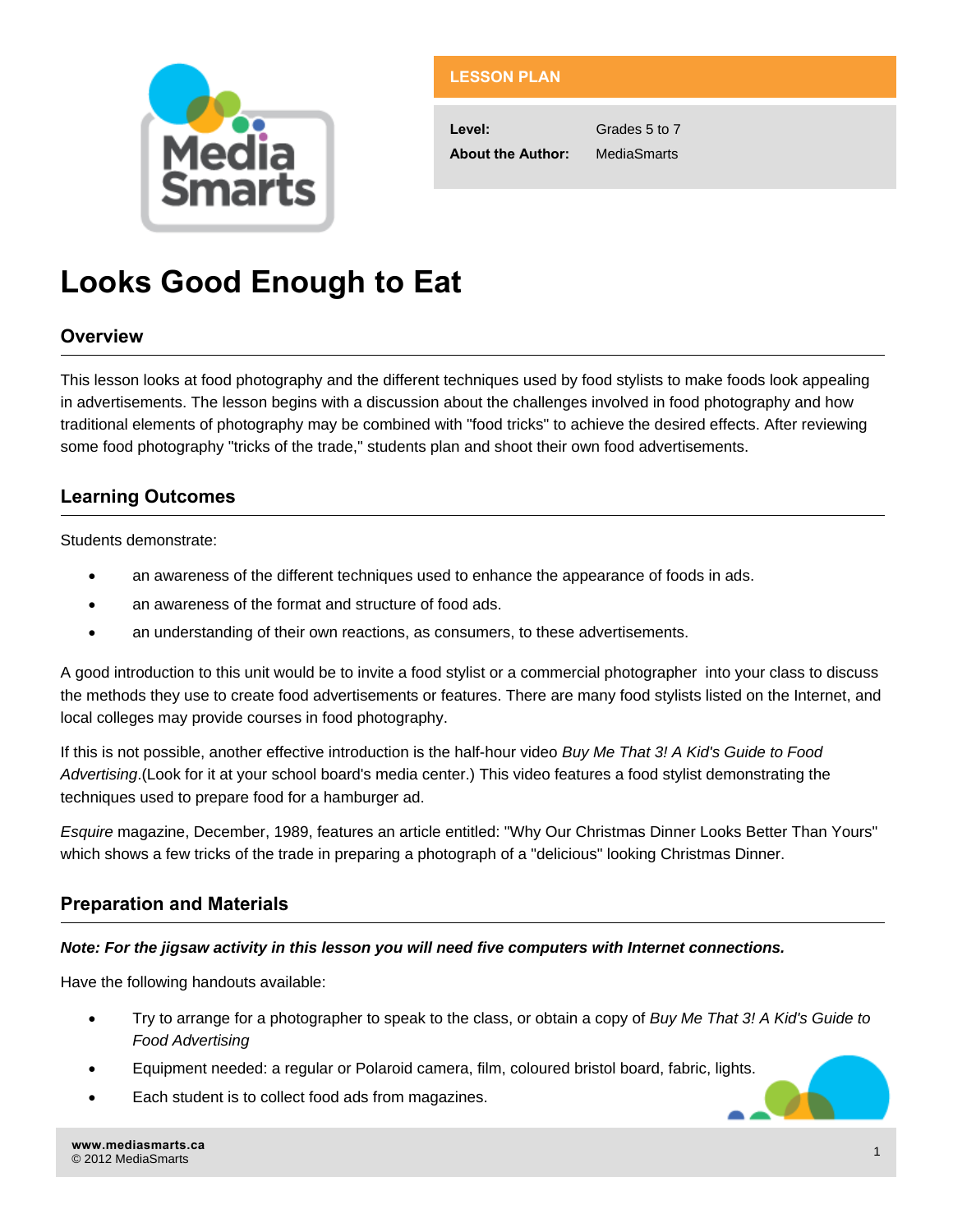• Photocopies of handout *Food for Thought*.

## **The Lesson**

#### **Guided Discussion**

With the popularity of home and cooking magazines, and advertisements for food products and restaurants, food photography has become big business.

In addition to being a good photographer, food photography requires special styling and skill to make food look appealing, realistic and appetizing on film. Preparing food for a photography shot is meticulous, precise work that demands patience and hours of concentration.

Sometimes, photographers will hire food stylists to help them prepare food. Other times, photographers will do everything themselves. People who are in the food styling business say that although it's lots of fun, it's also very challenging.

Begin by asking your students:

- What is a food photographer's goal when photographing food for an advertisement? (They want to make the food look as delicious as possible - their goal is to make you hungry just looking at their ad.)
- What challenges might a photographer face when photographing food? (Things melt, wilt, get soggy, dry-up under lights, or just don't photograph well.)
- What are some ways that photographers can make food look more interesting? (Lighting, background, undercooking or 'touching up' the food so that it looks better, composition and placement of food and props in photograph.) Show students some samples of food photography from magazines and have them analyze how these elements contribute to the total effect of the photo.

#### **Class Activity**

In this activity students discuss how they would launch an online campaign for a group that is promoting tolerance.

- As a class, have students brainstorm and record the various strategies and tools they would use to get their message out and attract members and supporters.
- Have a student record this initial plan on paper while you discuss it as a class. Once you've developed something students feel confident with, move on to the jigsaw activity.

Distribute *Food for Thought* to students.

After describing these techniques or viewing the film *Buy Me That!*, ask your students whether or not they think that it is fair to create these illusions.

(It's important for students to understand that not all food stylists use food substitutes in their photography, and where food substitutes are used, it's not necessarily because they want to deceive consumers. It's just that it's often easier

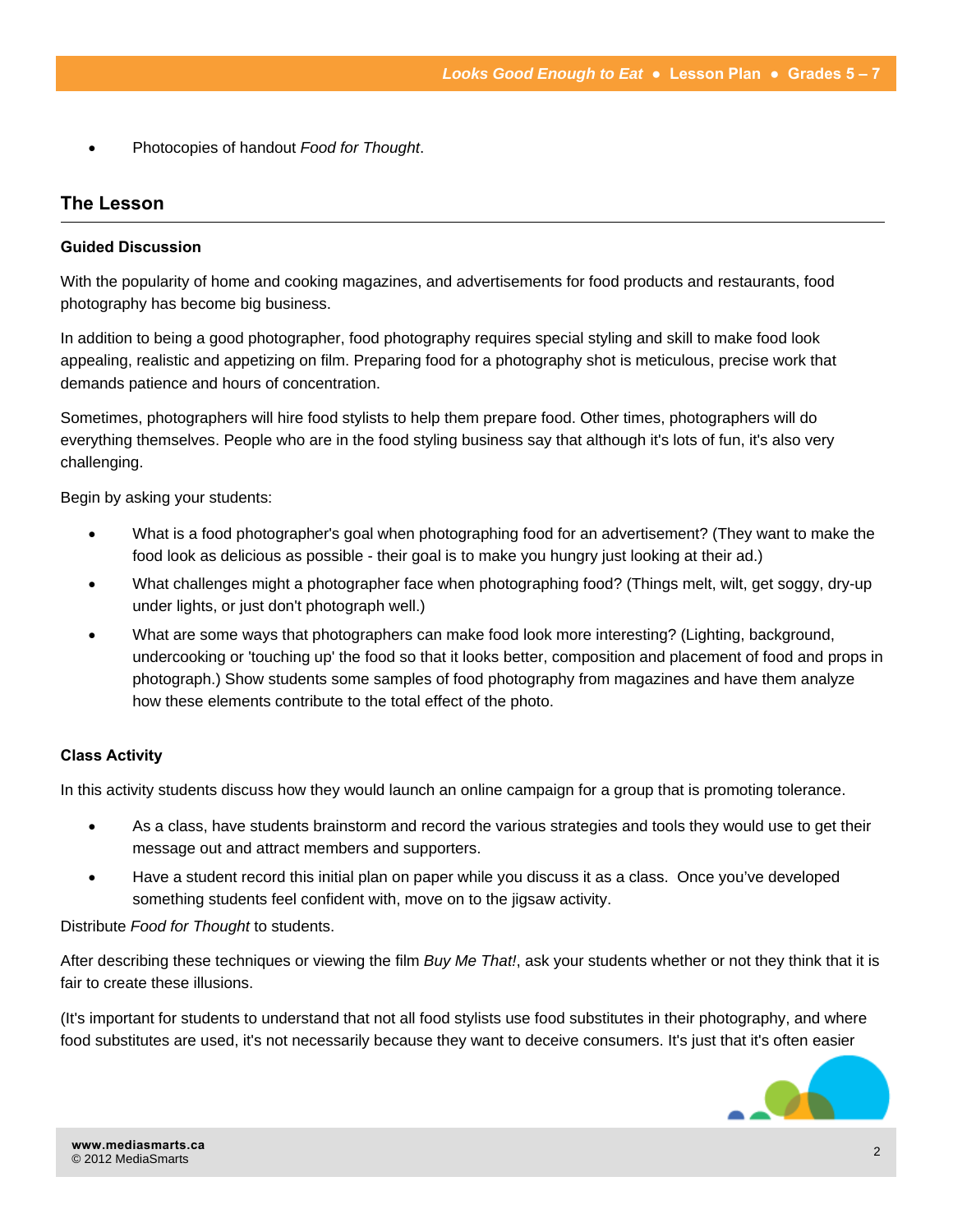and more practical to use food substitutes, which can be controlled and look better on film, than to use real food. Many food stylists who use real food still have to have a few tricks up their sleeves. For example, a food stylist who needs icecream for a photo shoot might use dry ice to freeze the ice cream rock hard, so that it can be handled and arranged as desired.)

- What foods do students think would be easy to photograph?
- What foods would be problematic? Why?

#### **Activity**

Divide your students into groups. They are to plan a photo shoot for a food advertisement. Points to consider are:

- The types of food that they are going to use.
- The arrangement of the food for the ad.
- Techniques used to keep their food looking great in their final advertisement, as well as looking fresh for the duration of the shoot.
- The background used with the food (students may want to experiment with different colours, textures, fabrics to see how this affects the look of their product).
- The lighting to be used (what angle of lighting makes their food look bigger or better looking?)
- The camera angle when they photograph their product.

When students have completed their shoots, create a "food gallery" with the finished product, and an outline written by the students telling how they achieved their "look."

## **Extension Activity**

As a vocabulary exercise, have students incorporate "food words" with their photos to create their own food ads. Have students look at ads in magazines and compile a list of words that are commonly used in these types of advertisements. Then, have them create an ad with the list words they have selected and their photographs.

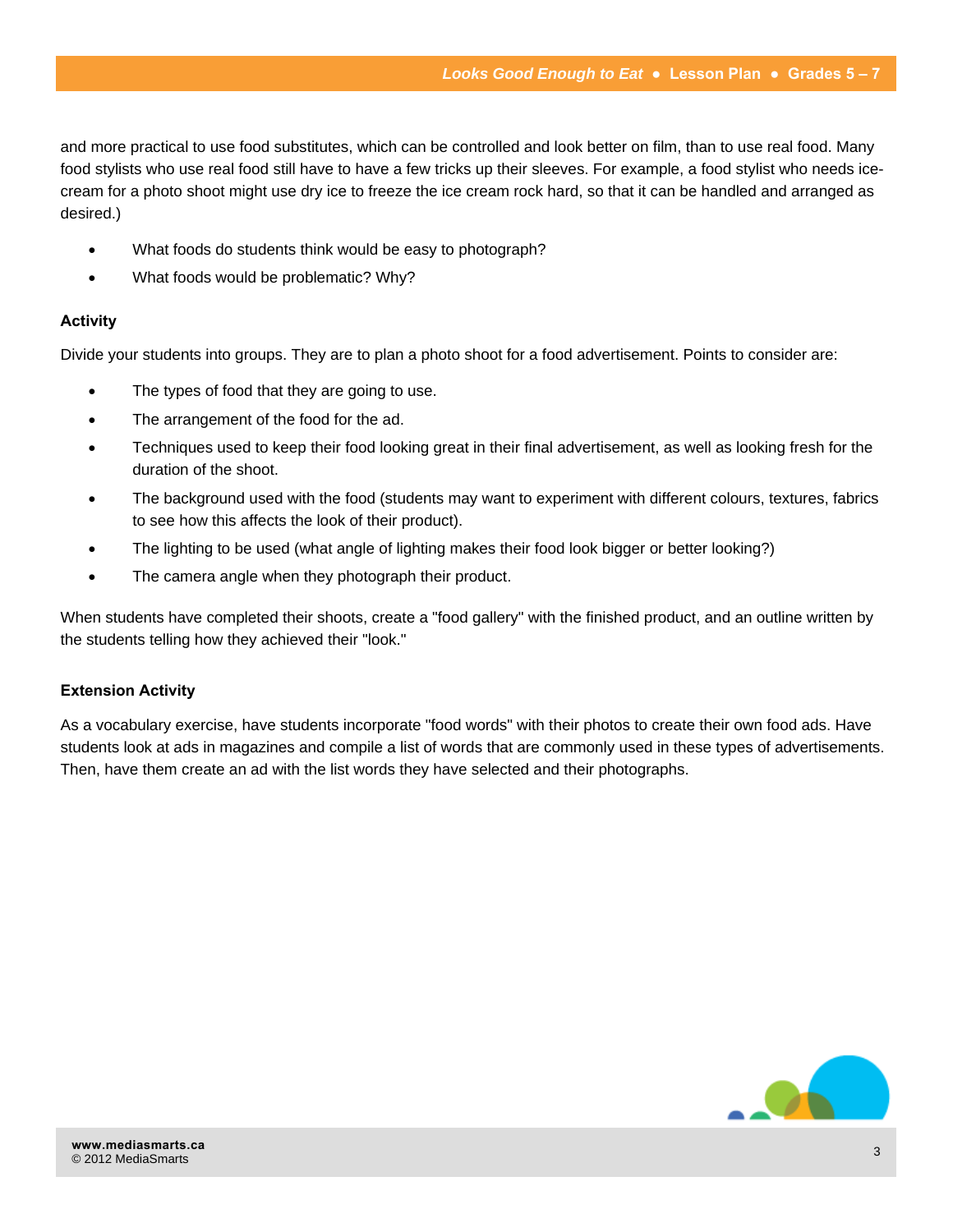## **Food for Thought: Making Food Look Good**

## **Have you ever wondered how they make food look so good in ads?**

Because working with real food can be quite challenging, some food stylists use these "tricks of the trade" to make the food they photograph look delicious.

- That luscious-looking roasted turkey has been washed in dish washing detergent, cooked briefly, painted with ten coats of food colouring, and blowtorched (to give it that lovely roasted look!)
- Those natural-looking bunches of grapes are sprayed with baby powder deodorant.
- The molded cream pudding is hard as a rock, because it contains ten times the amount of gelatin than a regular pudding would. (We don't want it to melt under those hot lights!)
- The ice you see in that frosty beverage is most likely acrylic "ice," that refracts light better than real ice and doesn't melt.
- The rich-looking syrup being poured over pancakes? Motor oil works well here.
- Like that milkshake? It's a combination of food colouring, and whipped shortening! And don't go for the ice cream instead - it's shortening too!
- That great looking bowl of cereal on the cover of your cereal box is actually cereal and white glue, instead of milk, to prevent the cereal from getting soggy. (No one wants to buy a box of mush!)
- Those veggies that look as if if they were just picked and dewcovered? Mix glycerine into a spray bottle with water and the drops will stay on for about 15 minutes. (Glycerin can be used to give any food a juicy, glistening appearance.)
- Want your Barbecued ribs to look mouth-watering? Half-cook the ribs, paint with wood stain and BBQ sauce.
- Those french fries in a carton? Each one has been individually selected, from hundreds of fries, and secured to a styrofoam base inside the package so that they stand up straight and fan out nicely.